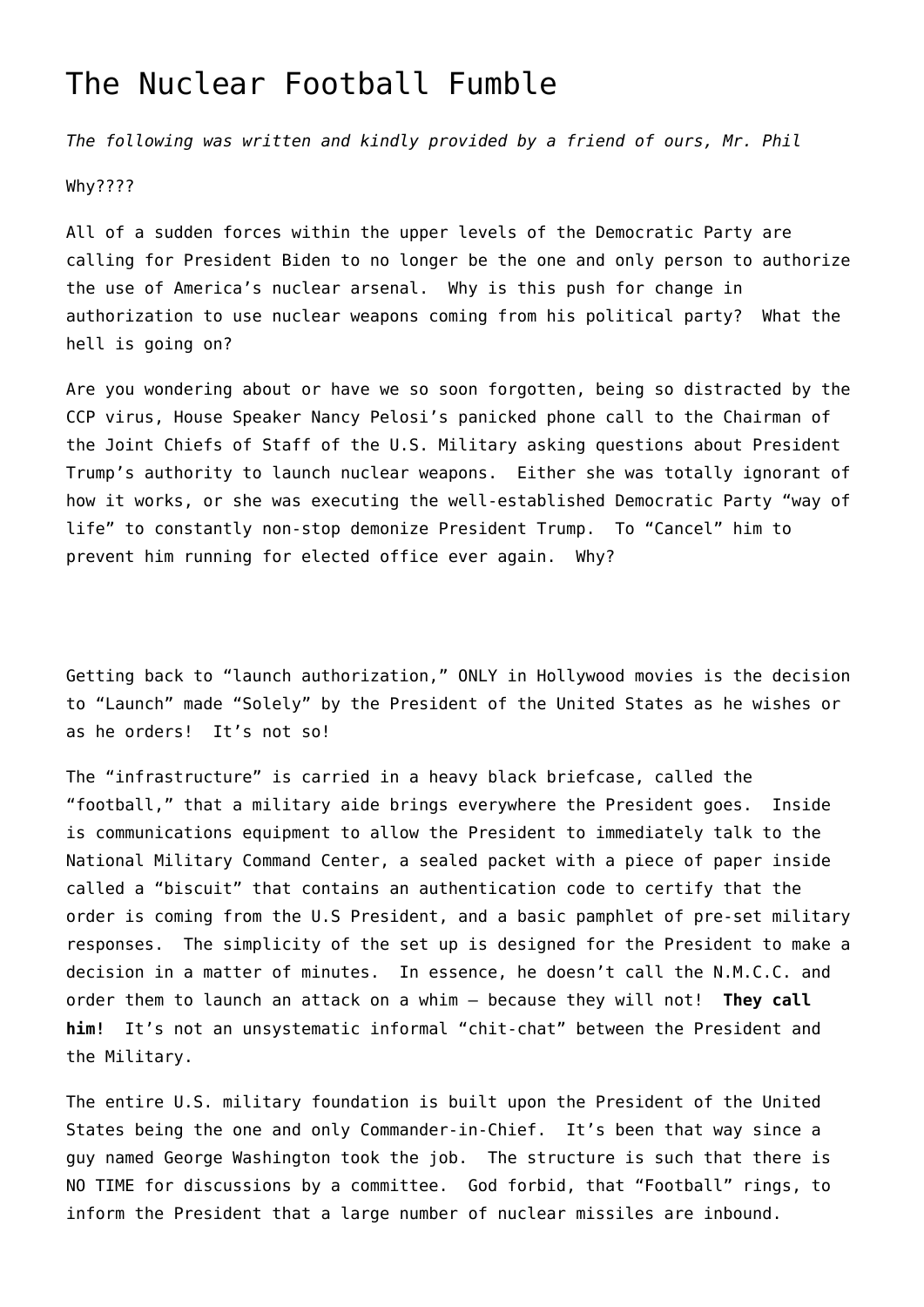Whoever answers that call can't tell the Military Commander on the other end, "I'll call you back and let you know what to do!" To be honest, to have that in place is an open invitation for enemy attacks! It's the quick sudden reprisal that keeps the world at peace! There can be no greater threat to the United States and the world than to "unplug" the "football." It's a traitor's action and treason on the very highest level.

At the time of House Speaker Nancy Pelosi's conversation with Chairman Mark Milley and the subsequent, extremely well-publicized mainstream media demonizing of President Trump calling him a "deranged madman about to nuke the whole world," retired Gen. Colin Powell, a former Joint Chiefs chairman, cautioned against bringing the nuclear codes into the discussion on Trump and his final days, insisting that the concerns about a madman left to his own devices with the launch codes is simply not the way it works. All military personnel are trained to understand their right to NOT follow any illegal order issued by a superior. Yes, the U.S. military can and will refuse any illegal, unjustified "launch order" from the President of the United States. It's been a deeply embedded U.S. policy since 1950 not to be the first to launch, but to be capable of immediate and overwhelming retaliation. Again, that keeps the peace.

Why is this an issue?

Does it involve the desire of China to weaken the U.S. military defense?

Is it that President Biden is Nancy Pelosi's actual "madman left to his own devices" and not President Trump?

Could this be another political maneuver with the aid of the mainstream media to remove President Biden from office under the 25th Amendment, claiming he is not mentally fit to carry out his Presidential obligations, moving the most radical Left-Wing U.S. Senator who is now Vice President into the Oval Office. Vice President Harris is already taking on the duty of speaking to foreign leaders because President Biden, who speaks to a foreign leader on Monday, can't recall what they spoke about when that leader calls back on Wednesday?

Or is it this? The head of Israel's Mossad, Yossi Cohen, will be meeting in the next few weeks with President Biden to discuss Iran. Is it a hopeful sign? Cohen know as much about Iran's nuclear program, and how to stop it, as anyone alive. And the Mossad has done more to set back that program than any other spy agency in the world. Joe Biden is well aware of that, one hopes, and of Mossad's near-mythic prowess in dealing with its enemies to guarantee the security of the Jewish state. If anyone can lucidly lay out the case against the U.S. returning to the Iran deal without demanding very strong modifications,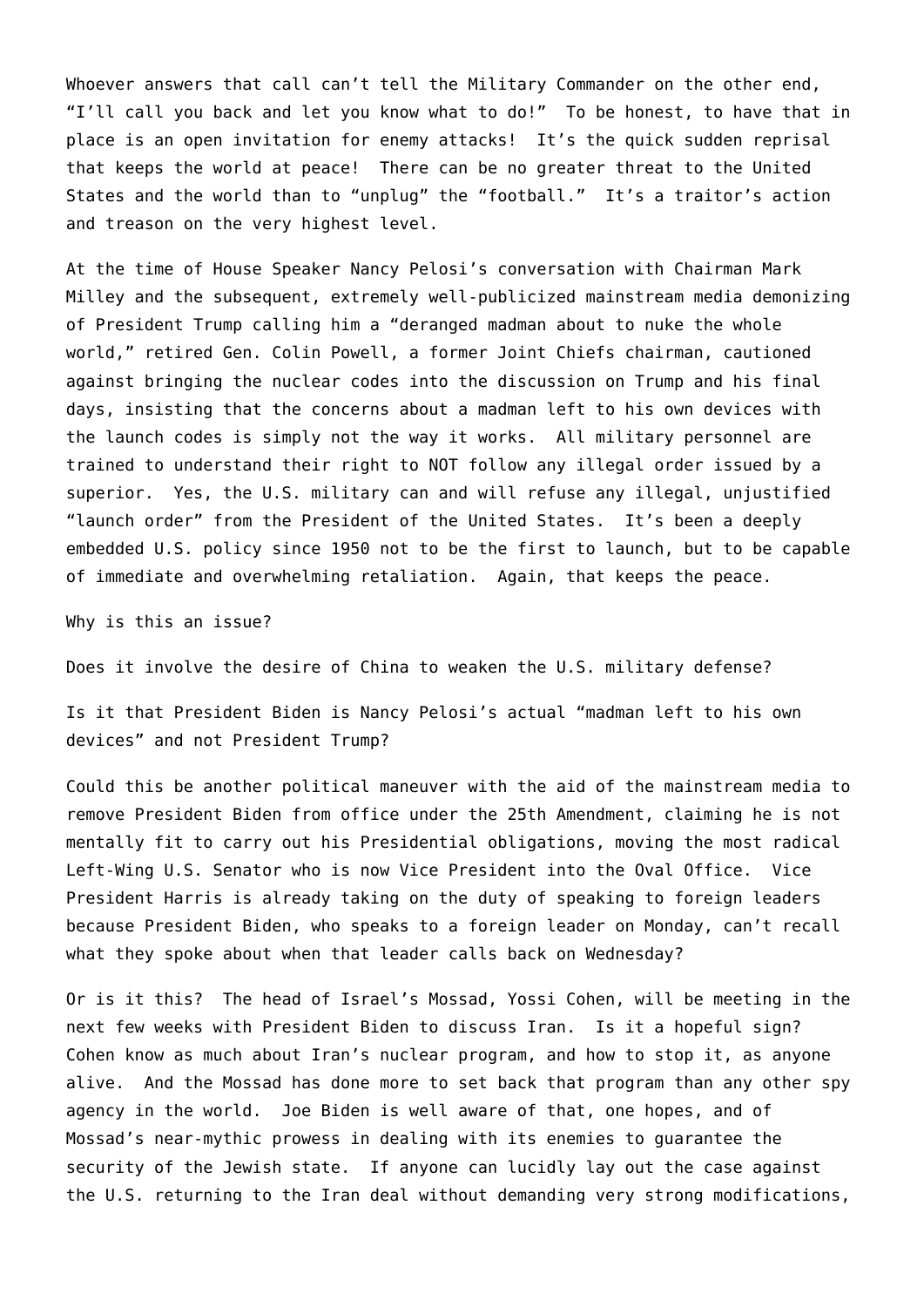that person is Yossi Cohen.

Keep in mind that the Obama/Biden administration displayed near total hate for Israel. They offered the minimum support necessary to not lose the Jewish vote – mostly "lip service." Much of what Obama/Biden did in not supporting Israel was hidden by the U.S. mainstream media. The U.S. pushed the western European nations to go along with a farce of an Iranian nuclear deal and paying Iran billions of U.S. dollars. By the way, that deal has already expired. And, who became the U.S. Point Man to put the deal together? Secretary of State John Kerry.

John Kerry's daughter married a man of Iranian descent, but he was born and raised in America. Dr. Vanessa Bradford Kerry married Dr. Brian Vala Nahed in 2009. The couple met as resident doctors at Massachusetts General Hospital in Boston.

John Kerry should have recused himself from the Iranian nuclear talks or any talks with Iran. He had a serious conflicts of interest relating to his close family Iranian ties.

Kerry made the admission after a website operated by the **Iranian government** reported that his son-in-law was an Iranian-American who had many relatives living in Iran. The report was published in the Iranian media and all over the European media BUT was absent from American mass mainstream media. As Kerry faced his Senate confirmation hearing to become Secretary of State, at that point Kerry had never made ANY public announcement of the marriage, but it wasn't "Top Secret." Yet, not one Senator asked a single question regarding this during his confirmation hearings because they were Democratic Party Senators and Republican Senators who were part of the "Beltway" crowd that didn't rock any boats. Or perhaps they just didn't know or never thought Obama would make him the "Point Man" for the U.S./Iranian dealings and relationships.

Kenneth Timmerman, president of the Foundation for Democracy in Iran, described the timing of Kerry's admission of the marriage being true as follows: "Was the Iranian publication itself a subtle form of blackmail, aimed at letting Kerry know that the regime is fully aware of his son-in-law's extended family in Iran? The Islamic Republic systematically puts pressure on family members of prominent Iranian-Americans and has imprisoned some on fake criminal charges (for example, individuals who work at the Persian Service of Voice of America), to make sure that they do not engage in hostile statements or activities against the Tehran regime.

Certainly, Secretary Kerry, before the marriage, has long favored a U.S.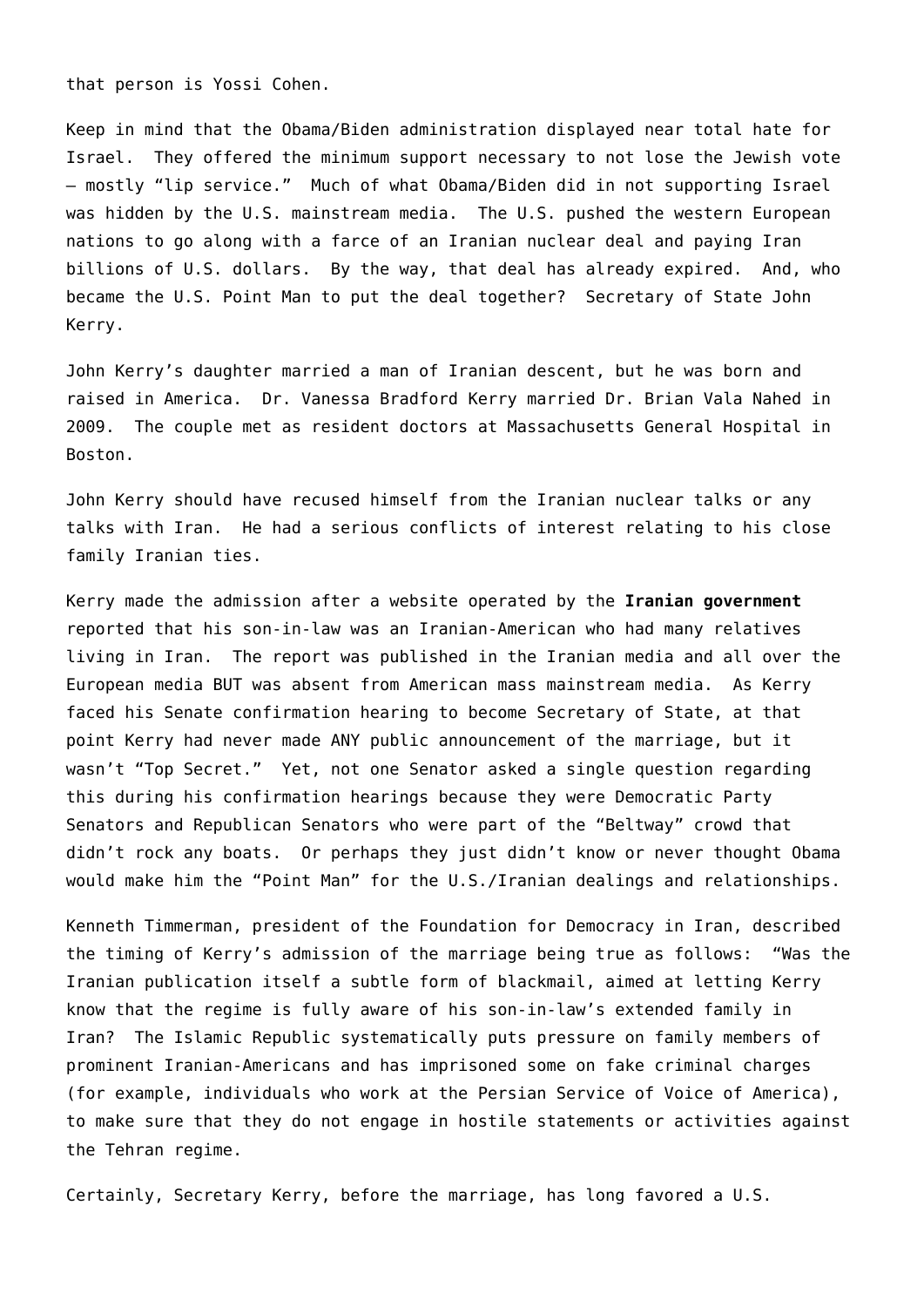rapprochement with the Islamic Republic. He has repeatedly appeared with groups such as the American Iranian Council (AIC), and has taken money from Iranian-Americans for his political campaigns, including at least one illegal donation from an Iranian woman who did not have a green card. So some think he didn't need to have an Iranian-American family member to believe that the United States should forge direct relations with the Islamic Republic or to ease U.S. pressure on the regime. John Kerry got nowhere until the U.S unfroze billions of dollars in Iranian money within U.S. banks and delivered billions of dollars in U.S. cash, to purchase a meaningless piece of paper outlining a temporary halt in nuclear weapons development, that the Iranians violated anyway and which is now expired.

A sad and embarrassing moment in American history was to see the Prime Minister of Israel Benjamin Netanyahu having to stand before a joint session of the U.S. Congress and beg America to not enter into the Iranian Nuclear Deal that would put Israel, the entire Middle East and Europe in danger of a nuclear war and destruction at the hands of Iran. Most Americans might not know that when Israel became a country in May of 1948, U.S. President Harry Truman was the first world leader making America the very first country to recognize Israel. When asked about this years later, he commented that the Jews were there for America when we needed help!

Lost somewhere in history, never taught to American children, was the story of how during the American Revolutionary War, John Adams traveled to Holland to try and raise money to support the American Revolution. In fear of England, no one was too eager to help the Rebel Americans that had a snowball's chance in hell to defeat the mighty British army. John Adams found a group of Dutch Jewish bankers who believed in the American cause for freedom and made a loan to America in pure gold bars, an incredible amount indeed. John Adams' task was to find the fastest Dutch schooner possible to make a mad dash across the Atlantic to deliver the gold without being captured by an English war ship. John Adams came down with a fever that nearly killed him and delayed his departure for over two months. He finally set sail with favorable winds out of Rotterdam and, as bad luck would have it, at mid-ocean they were spotted by a British warship who gave chase. But the speedy schooner kept a steady distance and the British warship couldn't close in. Suddenly, John Adams asked to borrow the musket of one of the Dutch guards, he walked to the rear of the schooner and fired a shot at the British ship. He returned the musket and told the guard that he had felt guilty for not serving in the army and fighting the British but now he felt better and could go to his grave guilt free having fired upon the enemy of his country. That gold paid for tons of supplies and no American troops ever froze to death or starved to death again at Valley Forge! A side note: King George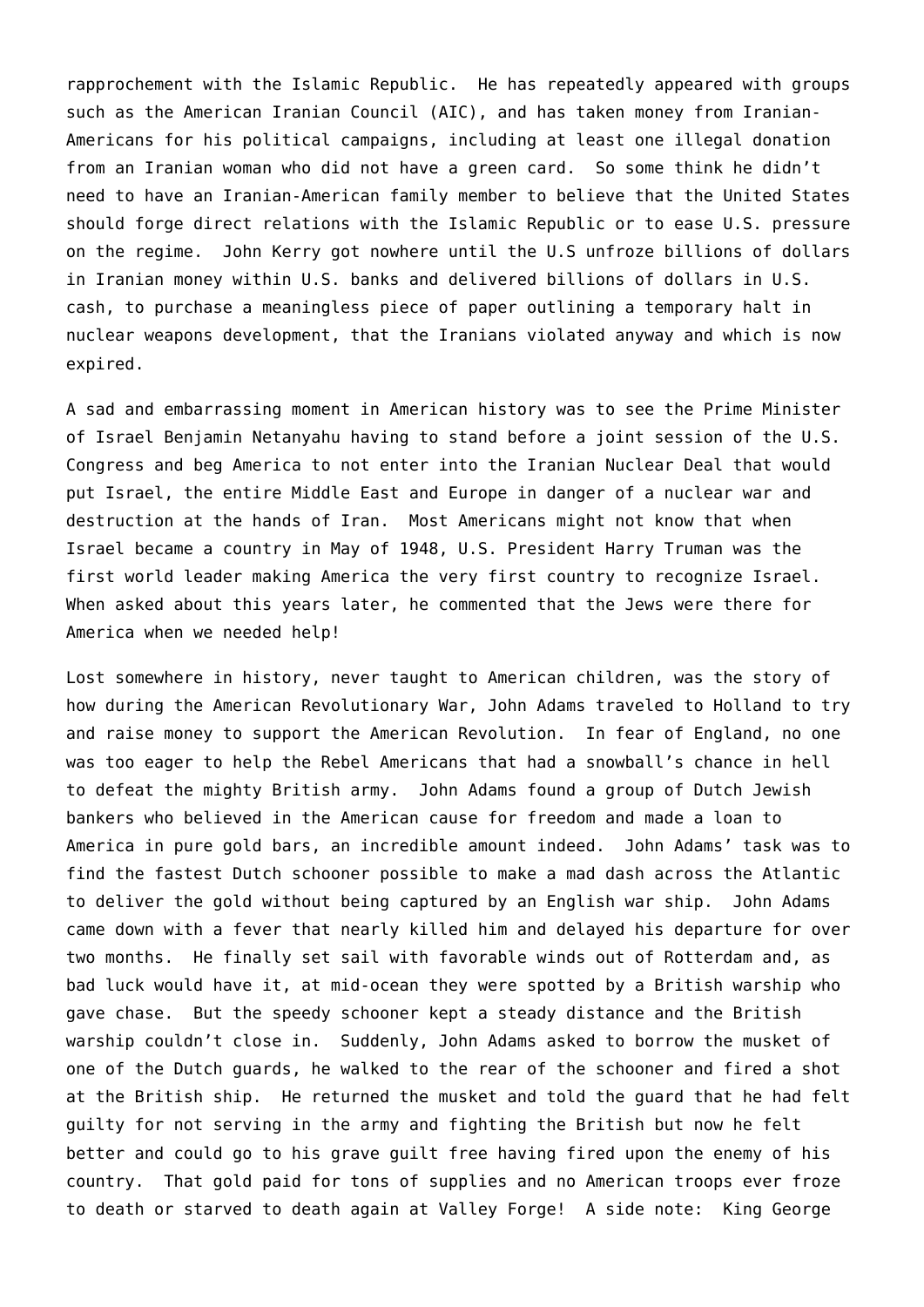III of England was really, really very angry once he learned that John Adams left Holland with a ship loaded with not only Gold but full of supplies including gun powder for Washington's army.

In the meantime, the most amazing thing happened under President Trump's administration. The United Arab Emirates, Bahrain, Sudan and Morocco, all Arab-Muslim nations, created diplomatic relations with Israel. Prior to this, the only Arab-Muslim country to have diplomatic relations with Israel was Turkey, who established relations in March of 1949. Keep this in mind as you put the dots together why a group of extreme Saudi radicals arranged the murder of a Turkish news reporter Jamal Khashoggi who had spent years being very critical of Saudi Arabia. Those responsible for this crime have been tried and executed by the Saudi government. There was a great worldwide media campaign at the time to place blame for this murder directly on the Saudi Crown Prince Mohammed bin Salman.

Keep in mind that the two most powerful Arab nations in the Middle East are Iran and Saudi Arabia and the two are mortal enemies. The Saudi's have always maintained good relationships with the U.S.A. Actually, the United States was the first nation ever granted permission to deploy its military on Saudi soil and used it to stage its attack on Iraq in the Desert Storm war. There is a very interesting story in George Bush's autobiography about inviting Saudi Arabia's Crown Prince Abdallah to his Texas Ranch prior to Desert Storm. While President Bush was discussing many issues involving the Middle East and was also trying to get permission to stage U.S. troops on Saudi soil prior to Desert Storm, the Crown Prince seemed very reluctant to do so. While driving alone with President Bush at the wheel of his jeep, they were touring the ranch's vast property. Suddenly, a wild turkey ran across the road and the President commented that he has never, ever seen wild turkeys here at that time of year and that it was very, very, unusual and hard to believe they were there at that time. The Crown Prince yelled to Bush to stop the jeep! He turned to the President and said, "The wild bird is a good omen sent by Allah (God). Yes, you can bring your army to Saudi Arabia."

Despite what could very well be total fake news to destroy the relationship between Saudi Arabia and America, President Trump believed the Saudi Crown Prince Mohammed bin Salman's statement of non-involvement in this crime. President Trump continued to maintain the good relationship with Saudi Arabia

In his first week as President, Joe Biden cancelled the sale of all U.S. modern jet fighters to Saudi Arabia and ordered all Saudi Air Force pilots and personnel training here out of the United States. Now President Joe Biden is releasing some supposedly new secret information linking Saudi Crown Prince